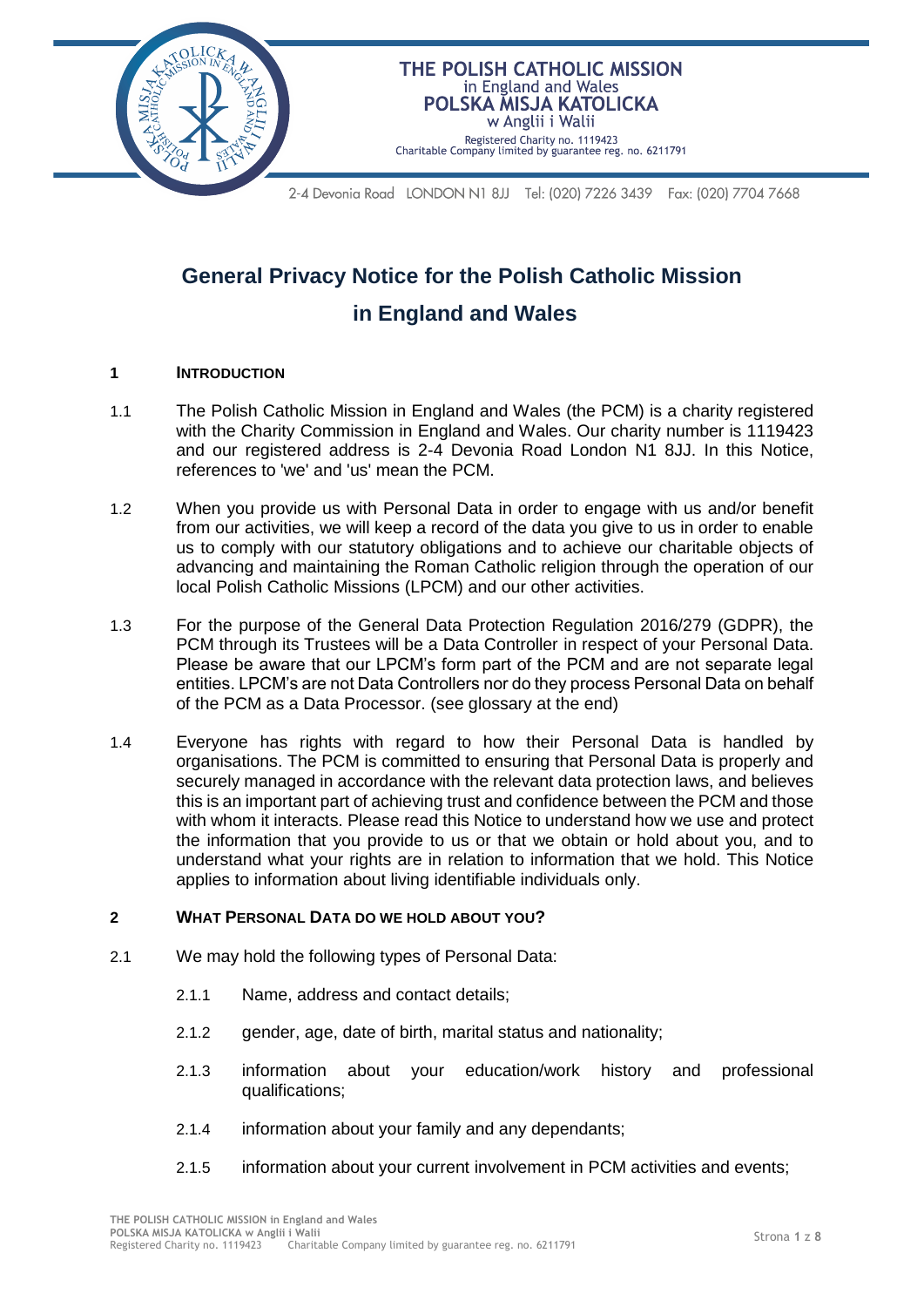- 2.1.6 financial information (e.g. bank details) and details of any donations you have made to us in the past;
- 2.1.7 information obtained as a result of any background checks on volunteers;
- 2.1.8 CCTV recordings and photographs;
- 2.1.9 information we collect through your use of our website(s) such as IP addresses and other information collected using cookies; and
- 2.1.10 Medical and psychological information, spiritual history (for clergy applicants)
- 2.1.11 Dietary and health information necessary for events, residentials and trips
- 2.1.12 any other information which you choose to provide to us or that we are provided by others.
- 2.2 We may also hold Special Categories of Personal Data e.g. information about your religious beliefs, information about your health and wellbeing, information revealing racial or ethnic origins, information concerning your sexual orientation or in the case of background checks, information about criminal records or proceedings.
- 2.3 We may also receive Personal Data about you from third parties, for example, your family members, other parishioners, other dioceses, medical professionals, the police and other law enforcement bodies.

### **3 HOW AND WHY DO WE PROCESS YOUR PERSONAL DATA?**

- 3.1 The Personal Data which we hold about you, whether it is collected directly from you or whether we receive it from a third party, may be Processed in a number of ways, for example:
	- 3.1.1 to communicate with you in relation to news about or activities and events taking place in the PCM or in any LPCM, including seeking feedback and informing you of any changes to our activities;
	- 3.1.2 to improve our activities and the way we communicate with you including our website or the website of any LPCM;
	- 3.1.3 to carry out our activities, from weddings and funerals to general pastoral and spiritual care;
	- 3.1.4 to process donations that you may make to us or other payments where, for example, you hire facilities belonging to the PCM and managed by the LPCM;
	- 3.1.5 to administer, support, improve and develop the administration of the PCM's work and operations and to keep the PCM's or any LPCM's accounts and records up-to-date;
	- 3.1.6 to process applications from you, including grant applications and applications for a role within the PCM;
	- 3.1.7 for audit and statistical purposes (e.g. for the annual audit undertaken by the Polish Bishops' Conference and the Bishops' Conference of England and Wales);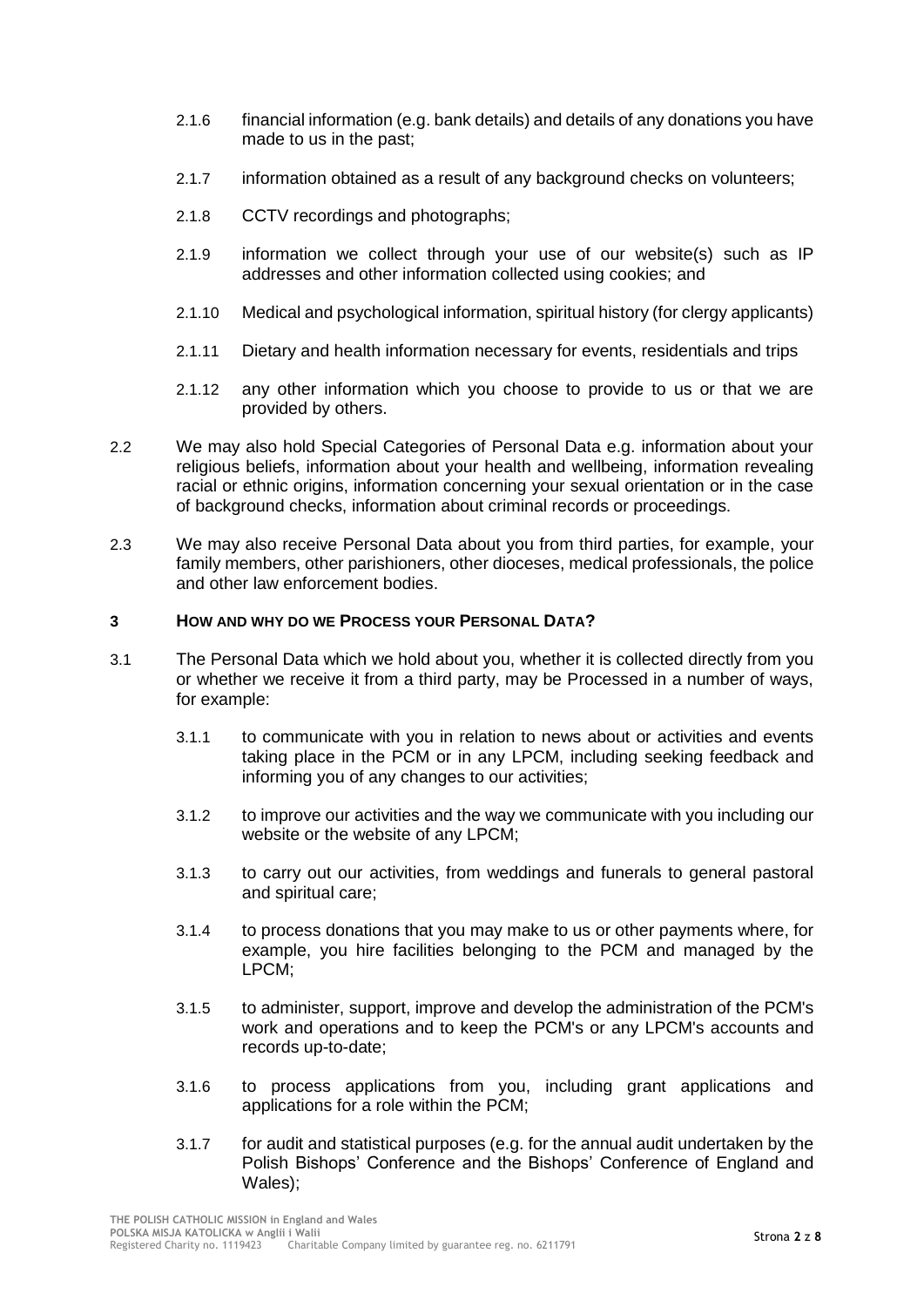- 3.1.8 to ensure we comply with our legal obligations (e.g. by providing information to the Charity Commission or HMRC or carrying out safeguarding activities);
- 3.1.9 in the case of CCTV recordings, to prevent or detect crime, and to help create a safer environment for our staff, parishioners and visitors;
- 3.1.10 to carry out contractual obligations (e.g. paying employees); and
- 3.2 Any information gathered through cookies and similar technologies via the PCM website or the website of any LPCM, is used to measure and analyse information on visits to the website, to tailor the website to make it better for visitors and to improve technical performance. We will not use the data to identify you personally or to make any decisions about you.

## **4 ON WHAT GROUNDS DO WE PROCESS YOUR PERSONAL DATA?**

- 4.1 We must have a lawful basis for Processing your information; this will vary according to the circumstances of how and why we have your information but typical examples include:
	- 4.1.1 the activities are within our legitimate interests in advancing and maintaining the Roman Catholic religion, in providing information about the activities of the PCM or any LPCM, and to raise charitable funds (e.g. where we use baptism data to follow up with families for first communion);
	- 4.1.2 you have given consent (which can be withdrawn at any time by contacting us using the details below) for us to process your information (e.g. to send you marketing or fundraising communications by email or SMS);
	- 4.1.3 we are carrying out necessary steps in relation to a contract to which you are party or prior to you entering into a contract (e.g. where you enter into a hire agreement for one of our facilities);
	- 4.1.4 the Processing is necessary for compliance with a legal obligation (e.g. where we pass on information to a local authority for safeguarding or other reasons);
	- 4.1.5 the Processing is necessary for carrying out a task in the public interest (e.g. updating and maintaining the register of marriages); or
	- 4.1.6 to protect your vital interests (e.g. if you were unfortunate enough to fall ill or suffer an injury on our premises, then we may pass on information to the NHS for treatment purposes and to family members).
- 4.2 If we Process any Special Categories of Personal Data we must have a further lawful basis for the processing. This may include:
	- 4.2.1 where you have given us your explicit consent to do so (e.g. to cater for your medical or dietary needs at an event);
	- 4.2.2 where the Processing is necessary to protect your vital interests or someone else's vital interests (e.g. passing on information to the Police);
	- 4.2.3 where the Processing is carried out in the course of our legitimate interests as the PCM working with and supporting our current and former parishioners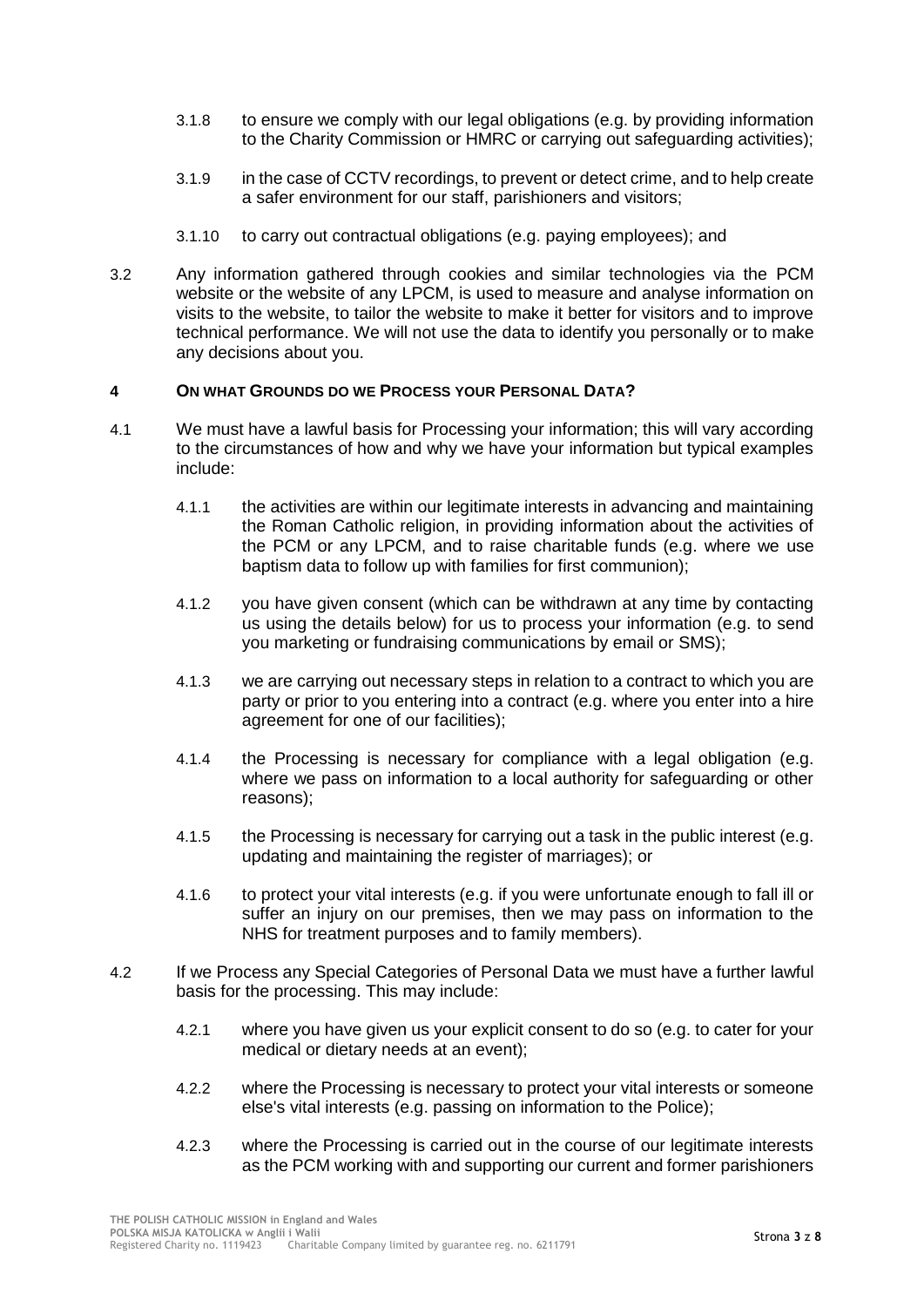and the information is not shared outside the PCM other than with your consent (e.g. carrying out parish censuses);

- 4.2.4 you have made the information public (e.g. through social media, or consenting to your details appearing on a public directory);
- 4.2.5 where the Processing is necessary for the establishment, exercise or defence of legal claims;
- 4.2.6 where the Processing is necessary for carrying out the PCM's employment and social security obligations; or
- 4.2.7 the processing being necessary for reasons of substantial public interest (e.g. where steps are taken to prevent fraud or other dishonest activity);
- 4.2.8 Where the processing is necessary for archiving historical records (at PCM or LPCM level)
- 4.2.9 Where it is in the substantial public interest, and necessary for the safeguarding of children and vulnerable adults.

provided that the legal basis is proportionate to the aim pursued and provides for suitable and specific measures to safeguard your rights, or as part of our legitimate interests as the PCM and charitable institution.

- 4.3 If we Process any Personal Data comprising criminal convictions or offences we must also have a further lawful basis for the processing. This may include:
	- 4.3.1 where the PCM is exercising obligations or rights which are imposed or conferred by law on us or you in connection with employment, social security or social protection and the PCM has an appropriate policy document in place (e.g. to undertake appropriate checks on individuals prior to taking up a role);
	- 4.3.2 where it is necessary for the prevention or detection of an unlawful act (e.g. passing on information to the Police or other investigatory body);
	- 4.3.3 where the PCM is complying with or assisting others to comply with regulatory requirements relating to unlawful acts or dishonesty (e.g. passing on information to the Police or other investigatory body);
	- 4.3.4 where it is carried out in the course of safeguarding children or other individuals at risk e.g. making a safeguarding disclosure;
	- 4.3.5 where an individual has given their consent to the processing;
	- 4.3.6 where the PCM is establishing, exercising or defending legal claims (e.g. providing information to our insurers or lawyers in connection with legal proceedings);
	- 4.3.7 where it is necessary to protect the vital interests of an individual (e.g. passing on information to the Police); or
	- 4.3.8 where it is carried out in the course of the PCM's legitimate activities as a not-for-profit body with religious aims (e.g. carrying out pastoral activities).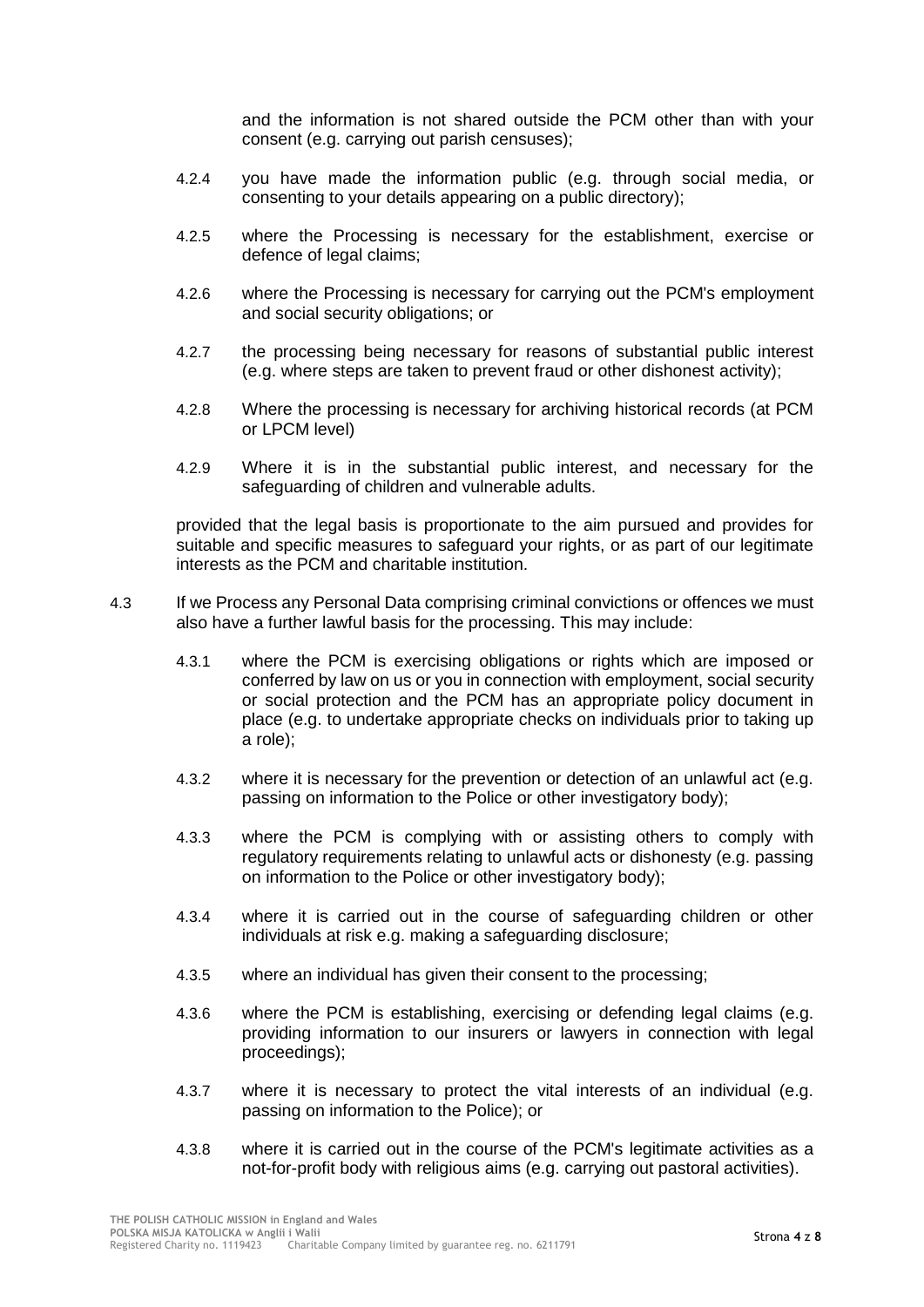#### **5 WHO WILL WE SHARE YOUR INFORMATION WITH?**

- 5.1 We will only use your Personal Data within the PCM for the purposes for which it was obtained, unless you have explicitly agreed that we may share your Personal Data with another organisation or unless we are otherwise permitted or required to under the Data Protection Rules or order of a Court or other competent regulatory body or as set out in this Notice.
- 5.2 We may share your information with other members of the Church seeking relief and any ecclesiastical body enjoying canonical jurisdiction or powers of governance as detailed in the Code of Canon law or the Apostolic Constitution *Pastor Bonus*.
- 5.3 We may share your information with government bodies for tax purposes or law enforcement agencies for the prevention and detection of crime.
- 5.4 Sometimes the PCM contracts with third parties whom we ask to Process Personal Data on our behalf (e.g. IT consultants, distributors of parish newsletters and directories). We require these third parties to comply strictly with our instructions and with the GDPR
- 5.5 We also may be required to share your Personal Data so that the PCM can benefit from Gift Aid nominations you have made e.g. with HMRC.
- 5.6 We have in place administrative, technical and physical measures designed to guard against and minimise the risk of loss, misuse or unauthorised processing or disclosure of the Personal Data that we hold.
- 5.7 In the course of Processing your Personal Data, or disclosing it to the recipients referred to above, we may transfer it to countries which are outside the European Economic Area (EEA) (e.g. the Vatican), some of which may not have laws which provide the same level of protection to your Personal Data as laws inside the EEA. In such cases we will take steps to ensure that the transfers comply with the GDPR and that your Personal Data is appropriately protected. We do so by requiring them to satisfy us that they have a code of conduct affording an adequate degree of protection for your data, approved by a competent national or international supervisory authority.

### **6 HOW LONG WILL WE KEEP YOUR INFORMATION FOR?**

6.1 Your information will be kept in accordance with our Retention & Disposal of Records Policy, copies of which are available from the [dataprotection@pcmew.org](mailto:dataprotection@pcmew.org) In any event, we will endeavour to only keep Personal Data for as long as is necessary and to delete it when it is no longer so.

## **7 YOUR RIGHTS**

- 7.1 You have rights in respect of the Personal Data you provide to us. In particular:
	- 7.1.1 the right to request a copy of some or all of the Personal Data that we hold about you (including, in some cases, in a commonly used, machine readable, format so that it can be transferred to other Data Controllers) . We do not make a charge for this service:
	- 7.1.2 if we Process your Personal Data on the basis that we have your consent, the right to withdraw that consent: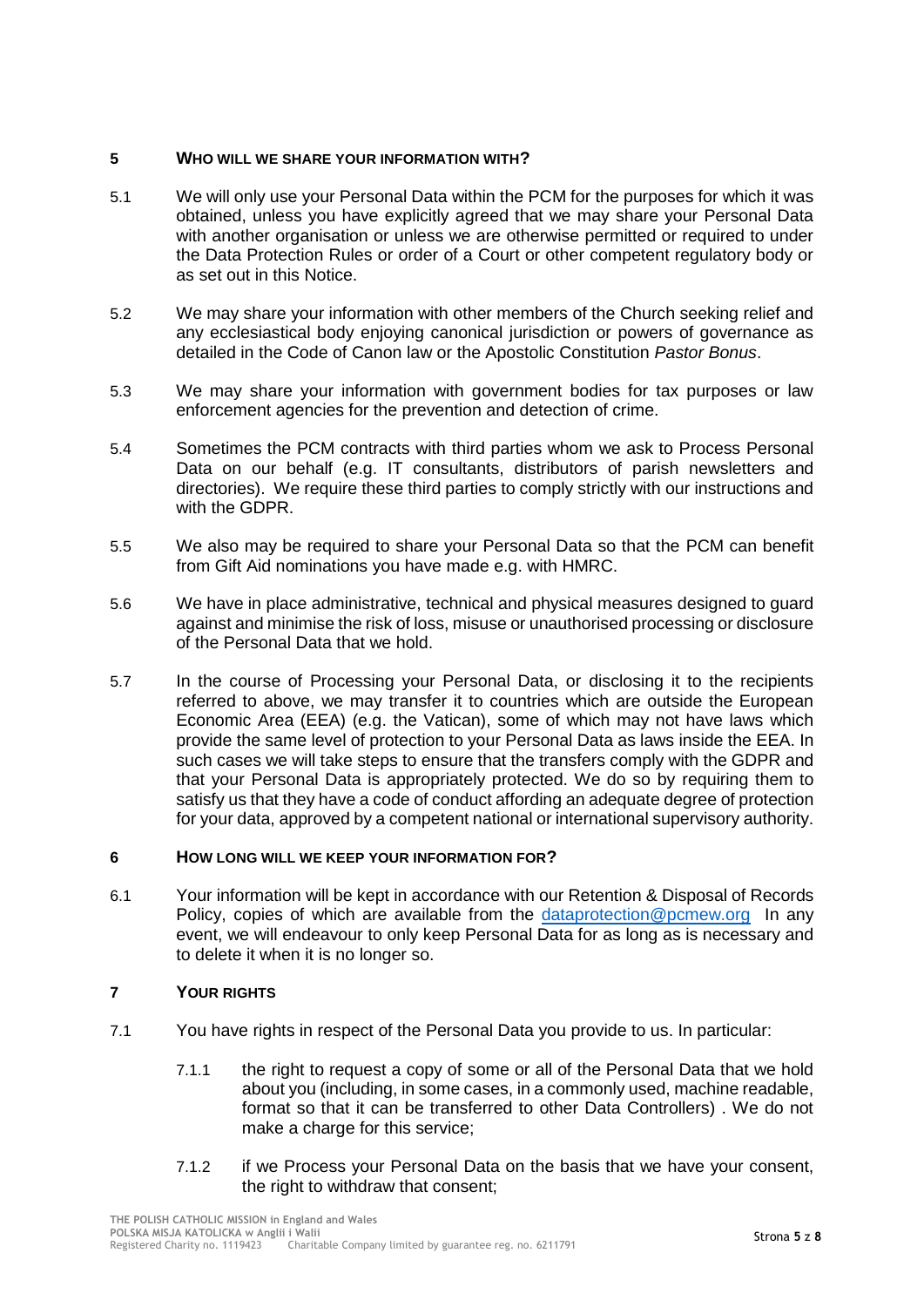- 7.1.3 the right to ask that any inaccuracies in your Personal Data are corrected;
- 7.1.4 the right to have us restrict the Processing of all or part of your Personal Data;
- 7.1.5 the right to ask that we delete your Personal Data where there is no compelling reason for us to continue to Process it. This does not include the removal of factual records (e.g. baptism registers) although they may be annotated;
- 7.1.6 the right to object to us Processing your Personal Data for direct marketing purposes e.g. in relation to fundraising or wealth screening carried out by the PCM; and
- 7.1.7 the right not to be subject to legal or other significant decisions being taken about you on the basis of an automated process (i.e. without human intervention).
- 7.2 Please note that the above rights may be limited in some situations for example, where we can demonstrate that we have a legal requirement to Process your Personal Data. Also, we may need you to provide us with proof of identity for verification and data security purposes before you can exercise your rights.
- 7.3 Rights may only be exercised by the individual whose information is being held by the PCM or with that individual's express permission. Children from around 12 years upwards are entitled to make their own requests (where the PCM is of the reasonable view that they have an appropriate understanding of the request they are making) and parents / guardian / family members do not have an automatic right to see information about their child or prevent their child from making a request to the PCM.

## **8 CHANGES TO THIS NOTICE**

8.1 We may make changes to this Notice from time to time as our organisational practices and/or applicable laws change. We will not make any use of your personal information that is inconsistent with the original purpose(s) for which it was collected or obtained (if we intend to do so, we will notify you in advance wherever possible) or otherwise than is permitted by data protection laws.

## **9 CONTACT DETAILS**

- 9.1 If you have any questions, require further information about how we protect your Personal Data, if you wish to exercise any of the above rights or if you would like to provide feedback or make a complaint about the use of your information, please contact the PCM at [dataprotection@pcmew.org](mailto:dataprotection@pcmew.org) or by post to 2-4 Devonia Road, London N1 8JJ
- 9.2 Any complaints will be dealt with in accordance with the PCM's Complaints Policy.
- 9.3 We hope that we can satisfy any queries you may have about the way in which we Process your Personal Data. However, if you have unresolved concerns you also have the right to complain to the Information Commissioner ('ICO') [\(www.ico.org.uk\)](http://www.ico.org.uk/).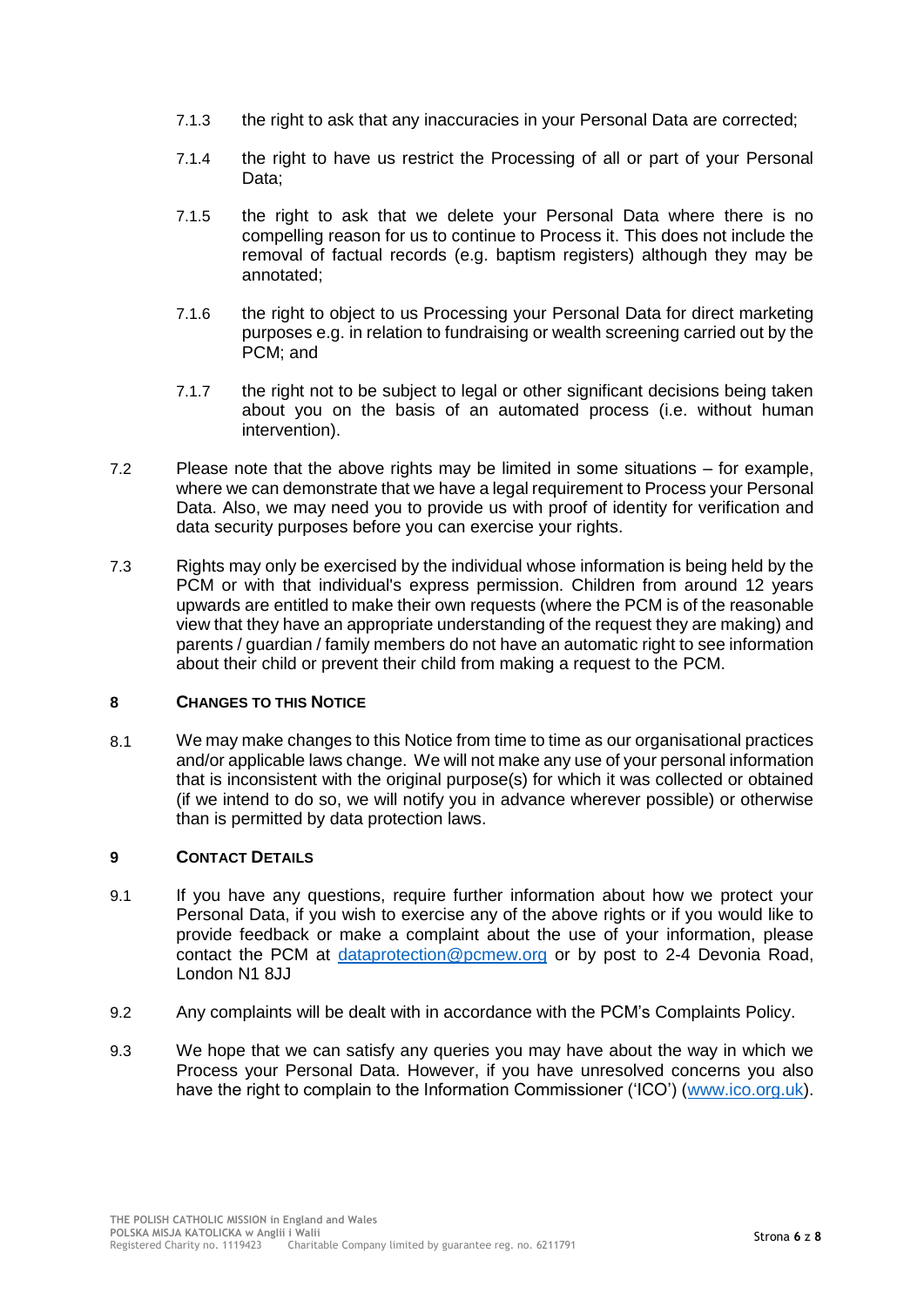#### **10 COOKIES**

- 10.1 Cookies, also known as browsers or tracking cookies, are small text files that are added to your computer when you visit a website. They help websites to perform certain functions e.g. to know who you are if you log into a restricted part of a website, for shopping carts, and for tracking purposes. They do not capture any data identifying you personally, except if you choose.
- 10.2 The PCM uses the following cookies:
	- 10.2.1 **Google analytics**. We use Google analytics cookies on the website for tracking purposes. The cookies allow us to understand general traffic to our website for example number of visitors and length of time on site. This process does collect data, but in an anonymous form, to help us make improvements, develop the website and enhance the user experience.
	- 10.2.2 **Privacy preferences**. We use a tracking cookie, which is added to your computer, to remember your cookie preferences i.e. if you have allowed or disallowed them.

#### **11 MANAGE COOKIES**

- 11.1 If you would like to opt-in or opt-out of using cookies then you should be able to do so using your browser. You can review your cookie settings at any time.
- 11.2 Please note that you cannot opt-out of the deployment of cookies that are necessary for delivery of our website or services to visitors.

#### **12 GLOSSARY**

"**Data Controller**" means a person, organisation or body that determines the purposes for which, and the manner in which, any Personal Data is processed. A Data Controller is responsible for complying with the data protection laws including the GDPR and establishing practices and policies in line with them.

"**Data Processor**" means any person, organisation or body that Processes personal data on behalf of and on the instruction of the PCM. Data Processors have a duty to protect the information they process by following data protection laws.

"**Data Subject**" means a living individual about whom the PCM processes Personal Data and who can be identified from the Personal Data. A Data Subject need not be a UK national or resident. All Data Subjects have legal rights in relation to their Personal Data and the information that the PCM holds about them.

"**Personal Data**" means any information relating to a living individual who can be identified from that information or in conjunction with other information which is in, or is likely to come into, the PCM's possession. Personal Data can be factual (such as a name, address or date of birth) or it can be an opinion (e.g. a performance appraisal). It can even include a simple email address. A mere mention of someone's name in a document does not necessarily constitute Personal Data, but personal details such as someone's contact details or salary (if it enabled an individual to be identified) would fall within the definition.

"**Processing**" means any activity that involves use of Personal Data. It includes obtaining, recording or holding the information or carrying out any operation or set of operations on it, including organising, amending, retrieving, using, disclosing, erasing